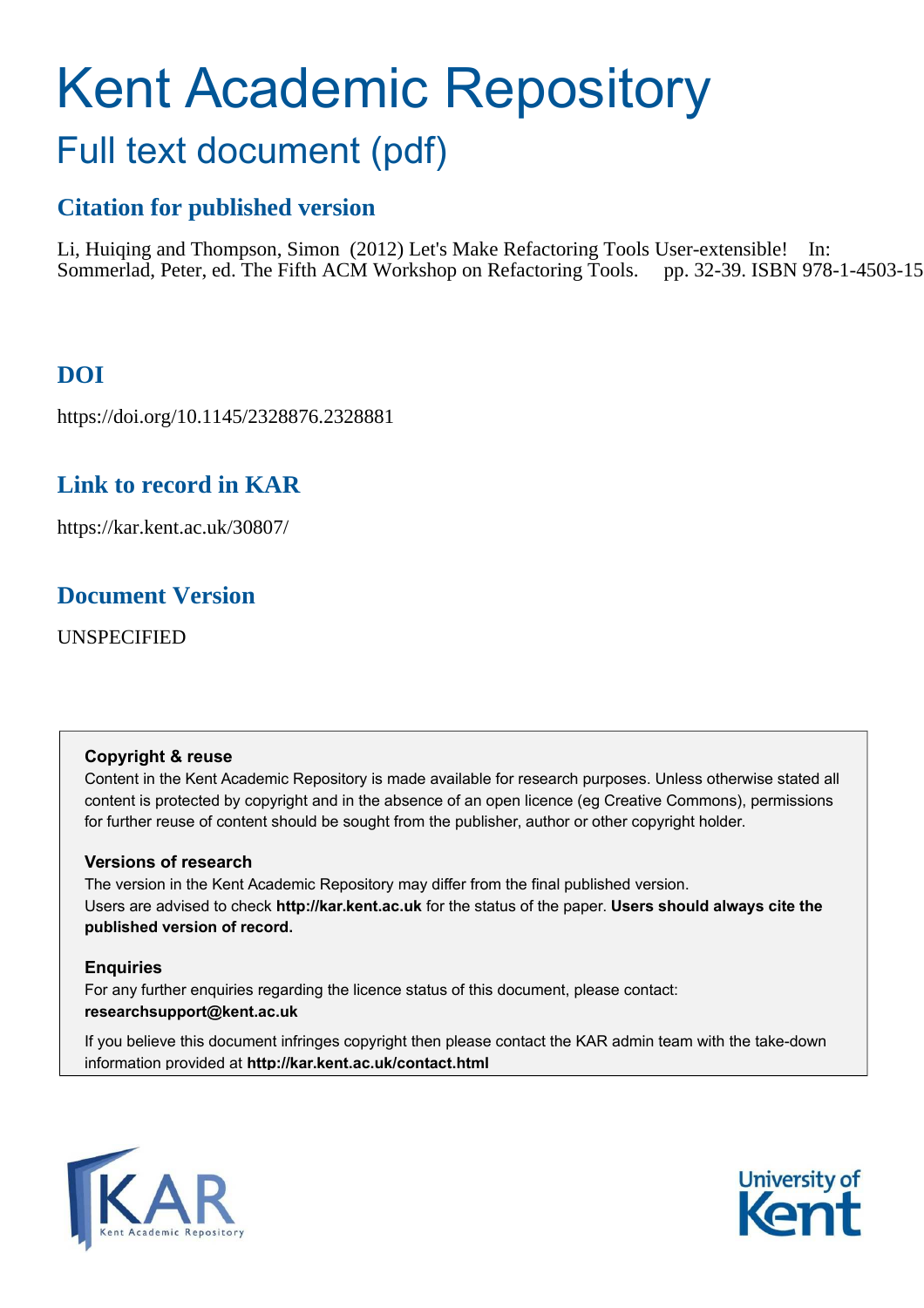### Let's Make Refactoring Tools User-extensible!

Huiqing Li

School of Computing H.Li@kent.ac.uk

Simon Thompson School of Computing S.J.Thompson@kent.ac.uk

#### Abstract

We present a framework for making a refactoring tool extensible, allowing users to define refactorings from scratch using the concrete syntax of the language, as well as to describe complex refactorings in a domain-specific language for scripting. We demonstrate the approach in practice through a series of examples.

The extension framework is built into Wrangler, a tool for refactoring Erlang programs, but we argue that the approach is equally applicable to tools for other languages.

*Categories and Subject Descriptors* D.2.3 [*SOFTWARE ENGINEERING*]: Coding Tools and Techniques; D.2.6 []: Programming Environments; D.2.7 []: Distribution, Maintenance, and Enhancement

*General Terms* Languages, Design

*Keywords* Erlang, refactoring, Wrangler, API, DSL, analysis, program transformation, extensible, concrete syntax.

#### 1. Introduction

What do we mean when we say 'refactoring'? Interpreted narrowly, it is the process of invoking a refactoring tool to perform one of a fixed repertoire of transformations, whereas the term 'refactoring' is often also used for any process of transforming our programs so that they work in a different way, though preserving their original behaviour. A recent study by Murphy-Hill *et. al.* [14] reports that up to 90% of refactoring is done 'by hand' in practice.

Why such a low proportion of tool use? Tools can only support a limited collection of transformations, and these will be the common, 'vanilla flavoured' refactorings such as renaming, function or method extraction, data-type and class-based refactorings and so on. Users who want to do something more complex, which will typically also be more

WRT, June 01 2012, Rapperswil, Switzerland.

specific to their application, will have to implement their refactorings for themselves. This could simply mean doing the whole refactoring 'by hand' in an editor or IDE – which may well provide support for some of the steps – or it could involve the user extending an existing refactoring tool for their own purposes.

The latter option – to extend an existing tool such as the Java refactorer in Eclipse – is attractive in theory but seldom used in practice. The cost of understanding the internal representation of programs, the internal APIs and the overall architecture of the tool means that it's just not cost effective for the working programmer to take this option.<sup>1</sup>

In this paper we advocate designing refactoring tools for ease of extension, and report on the extensibility framework built into the Wrangler [11] refactoring tool for Erlang [2]. While this is a tool for a specific language, rather than a generic tool (a point we discuss in more detail in Section 7), the approach and the lessons learned are applicable to refactoring tools for any language. The guiding principle of the design is to improve the cost-benefit ratio, making it simple for a user to define powerful new refactorings with as little effort as possible; in particular:

- Users are able to specify transformations using the *concrete syntax* of Erlang [9], rather than some internal representation of a syntax tree (or an XML version of it). This means that users – who will understand how to write Erlang programs – can express transformations through *templates* and *rules* written in a familiar language rather than having to learn something new.
- Information about *static semantics* that forms the basis for most refactoring pre-conditions is accessible through a simple API.
- As the study [14] points out, some 40% of refactorings performed using a tool occur in batches. We provide a high-level *domain-specific language* for building complex refactorings from simpler components [10].
- We specify a *callback interface* so that user-defined refactorings can be invoked from within Wrangler, em-

Permission to make digital or hard copies of all or part of this work for personal or classroom use is granted without fee provided that copies are not made or distributed for profit or commercial advantage and that copies bear this notice and the full citation on the first page. To copy otherwise, to republish, to post on servers or to redistribute to lists, requires prior specific permission and/or a fee.

Copyright © 2012 ACM /12/06-978-1-4503-1500-5... \$10.00

 $1$ <sup>1</sup> The study [14] suggests that even when tools are configurable, this facility tends not to be used in practice, perhaps because a manual tweak to the default behaviour is easier to do than changing the configuration.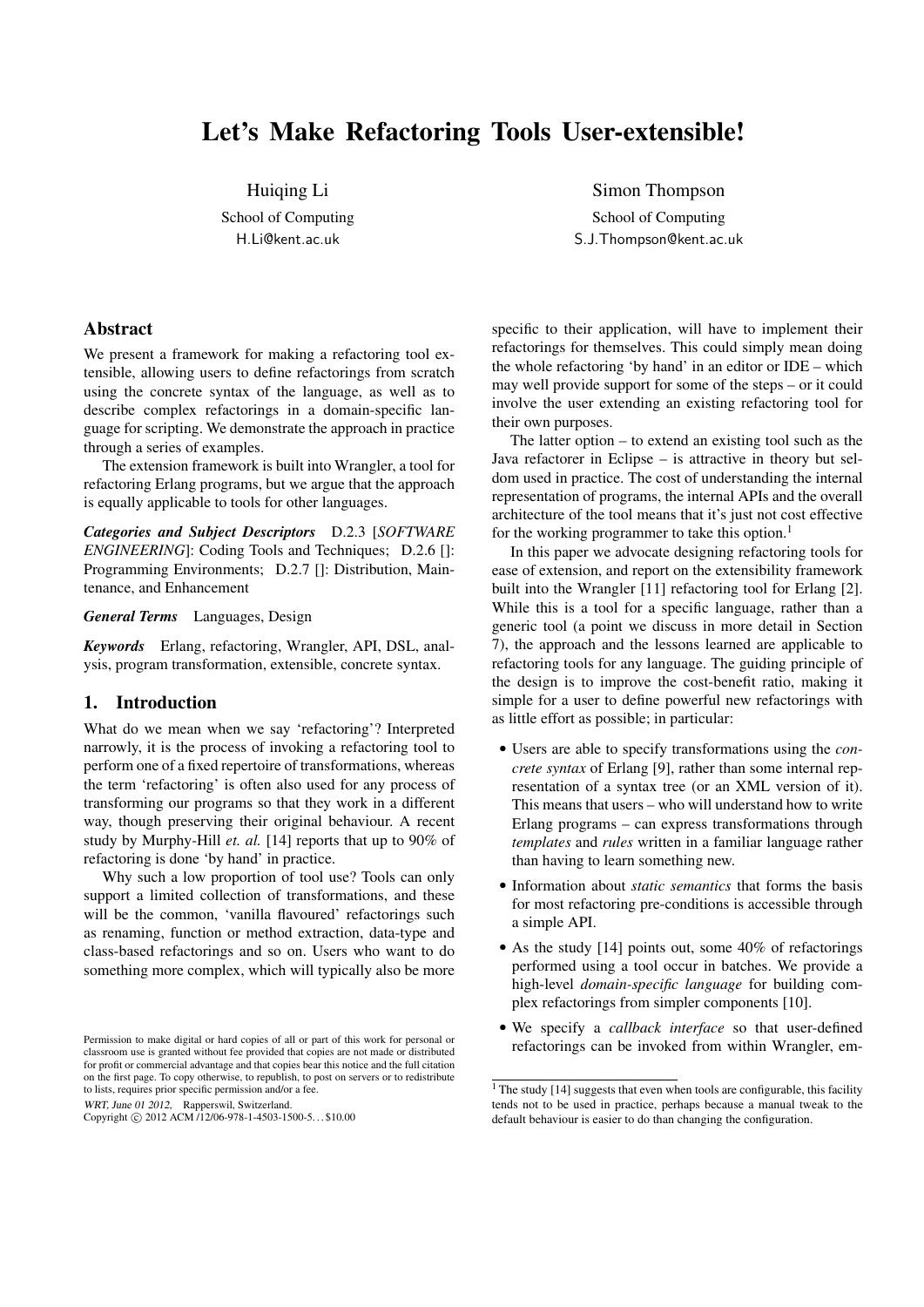bedded in either Emacs or Eclipse. Doing this allows user-defined refactorings to be applied interactively, previewed and undone, just as for their built-in counterparts. This allows users to develop refactorings in an iterative, test-driven, style.

The main goal of this paper is to prove the usefulness of the framework through a series of examples in Section 6 that demonstrate the practicality of making refactoring tools user-extensible. Before that we briefly introduce Erlang and Wrangler in Section 2, and give a high-level overview of the extension framework: Section 3 covers the template- and rule-based framework for defining elementary Erlang refactorings, Section 4 the domain-specific language for describing complex refactorings, and Section 5 the callback interface (or Erlang behaviour) for refactorings. After the examples, Section 7 discusses related work and Section 8 draws some conclusions and addresses future work.

#### 2. Erlang and Wrangler

Erlang [2] is a strict, impure, dynamically typed functional programming language with support for macros, higherorder functions, pattern matching, concurrency, distribution, fault-tolerance, and dynamic code loading.

An Erlang program consists of a number of modules, each of which defines a collection of functions. Only functions exported explicitly through the export directive may be called from other modules. In Erlang, a function name can be defined with different arities, and the same function name with different arities represent entirely different functions. Calls to functions defined in other modules generally qualify the function name with the module name: the function F from the module M is called thus:  $M: F(\ldots)$ .

Wrangler [11], downloadable from http://www.github. com/RefactoringTools, is an open source tool that supports interactive refactoring, API migration and "code smell" detection for Erlang programs. Wrangler is implemented in Erlang, and is integrated with (X)Emacs as well as with Eclipse through the ErlIDE plugin. Wrangler supports a variety of built-in structural refactorings, as well as facilities to detect and eliminate duplicate code [8].

Wrangler uses an Abstract Syntax Tree (AST) to represent Erlang programs. The AST representation generated is designed so that all the nodes in the tree have a uniform structure; building on this we extend nodes with various annotations such as location, static semantic information, etc. We call the extended ASTs *annotated ASTs* (AAST). Wrangler preserves the original layout of the program as much as possible, and supports undo of refactorings and preview of refactoring results.

Wrangler, as an interactive refactoring tool, allows the user to perform what we term *selective* refactorings. By this we mean refactorings that involve a single local transformation, but may be applicable to multiple places across the project. An example of this kind of refactoring is to replace the use of lists:map/2 with a list comprehension throughout a project. Selective refactoring allows the user to choose which candidates to refactor, and which not.

#### 3. Composing Elementary Refactorings

In this section, we give an overview of how to write new refactorings from scratch in Wrangler.

#### 3.1 Templates and Rules

The template- and rule-based API allows Erlang programmers to express program analysis and transformation in Erlang concrete syntax. In Wrangler, a code template is denoted by an Erlang macro ?T whose only argument is the string representation of an Erlang code fragment that may contain meta-variables. A meta-variable is a placeholder for a syntax element in the program, or a sequence of syntax elements of the same kind. We also support meta-atoms, that only match atoms, which in Erlang represent function names and so forth.

Syntactically a meta-variable is an Erlang variable, ending with the character '@'. A meta-variable ending with a single '@' represents a single language element, and matches a single subtree in the AST; a meta-variable ending with ' $@Q$ ' is a list meta-variable that matches a sequence of elements of the same sort. For instance, the template

#### ?T("erlang:spawn(Args@@, Arg1@)")

matches the applications of spawn function to one or more arguments, where Arg1@ matches the last argument, and Args@@ will match the remaining arguments, if any.

Templates are matched at AST level, that is, the template's AST is pattern matched to the program's AST using structural pattern matching techniques. If the pattern matching succeeds, the meta-variables/atoms in the template are bound to AST subtrees, and the context and static semantic information attached to the subtrees matched can be retrieved as described below in Section 3.2.

The template-based API is not only used to retrieve information about a program, but also to define transformation rules used in the transformation of a program. A rule defines a basic step in the transformation of a program; it involves recognising a program fragment to transform and constructing a new program fragment to replace the old one, and is denoted by a macro ?RULE with the format of

#### ?RULE(Template, NewCode, Cond),

where Template is a template representing the kind of code fragment to search for; Cond is an Erlang expression that evaluates to true or false; and NewCode is an Erlang expression that returns the new code fragment in the format of a string or an AST. All the meta-variables/atoms declared in Template are made visible to NewCode and Cond by means of parse transformation, i.e., applying transformations to the parse tree generated by the compiler before it is further processed and checked for errors, and can be referenced in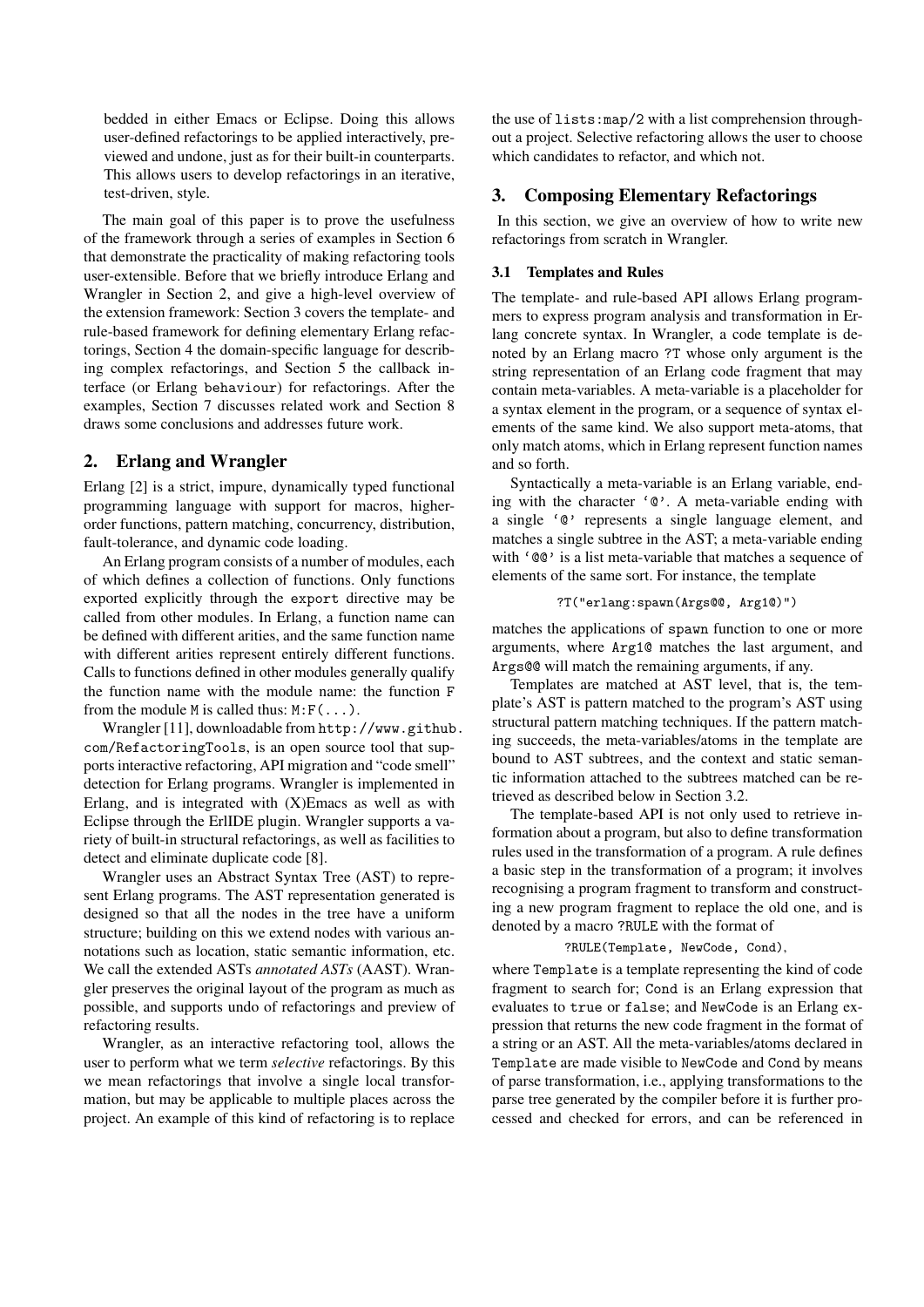defining them; furthermore, it is also possible for NewCode to define its own meta-variables to represent code fragments.

Erlang allows a programmer to make many arbitrary syntactic decisions while constructing an expression or function. For example, a case expression in Erlang can have multiple expression clauses, and there is often flexibility in the order of the clauses. This flexibility will significantly increase the number or complexity of the rules that have to be written to describe a transformation. To address this problem, we have introduced the concept of a *meta-rule* that provides a concise way to express a collection of rules that a user has to write in order to cover the various syntactic choices that could be made when writing an expression. Like rules, a meta-rule is denoted by a macro ?META RULE with the format of

?META RULE(Template, NewCode, Cond),

however, a meta rule uses more flexible algorithms for pattern matching, and for the generation of new object code. More details about meta-rules can be found in the Wrangler documentation.

#### 3.2 Support for Program Analysis

Program analysis plays a vital role in refactoring. Very often the program analysis process needs to collect some syntactic or semantic information from an AST. This task is supported by Wrangler in two ways. First, information derived from the program by Wrangler is attached to the AST as *annotations*: we provide functions to extract these annotations from the AST. Second, information available at different nodes can be *collected* together: our API provides a macro to support this collection.

The Erlang macro ?COLLECT is defined to allow information collection from nodes that match the template specified and satisfies certain conditions. Calls to the macro ?COLLECT have the format:

```
?COLLECT(Template, Collector, Cond),
```
in which Template is a template representation of the kind of code fragments of interest; Cond is an Erlang expression that evaluates to either true or false; and Collector is an Erlang expression which retrieves information from the current AST node. We call an application of the ?COLLECT macro a *collector*.

#### 3.3 AST Traversal Strategies

Each transformation rule or collection macro is written to be applied to a particular node of an AST; in order for these operations to be applied across a complete AST it is necessary to use an AST *traversal strategy*, as introduced in [1]. An AST traversal strategy walks through the AST in certain order, and applies transformation rules to nodes that meet certain conditions or collects some information from each node visited when program analysis is concerned.

A number of pre-defined AST traversal strategies are provided through the Wrangler API. Traversal strategies can be distinguished according to three criteria:

- The *purpose* of the traversal, i.e., collection information (TU) or AST transformation (TP).
- The *termination* condition for the traversal (FULL/STOP/ ONCE), i.e. whether to continue the AST traversal after a successful match and how.
- The *order* in which the AST nodes are visited, i.e topdown traversals (TD) or bottom-up traversals (BU).

In Wrangler, a traversal strategy macro is named to reflect the three aspects above. For example, the traversal strategy FULL TD TU means that the AST is to be traversed top-down, all the nodes will be visited, and the traversal will return the information collected.

A traversal strategy macro takes two arguments. The first is a collection of transformation rules or a collection of information collectors, and the second specifies the scope to which the transformation or analysis is to be applied.

#### 4. Scripting Composite Refactorings

The idea of composite refactorings was first proposed by Opdyke [16], and investigated by Roberts [17] and others. Existing approaches to composite refactoring tend to focus on the derivation of a combined precondition for a composite refactoring, so that the entire precondition of the composite refactoring can be checked on the initial program before performing any transformation [3, 7]. The ostensible rationale for this is to give improved performance of the refactoring engine. However, given the usual way in which refactoring tools are used in practice – where the time to decide on the appropriate refactoring to apply will outweigh the execution time – we do not see that the efficiency gains that this approach might give are of primary importance to the user.

In contrast, our aim is to increase the *usability* and *applicability* of the refactoring tool, by expanding the way in which refactorings can be put together. Our work does not try to carry out precondition derivation, instead each primitive refactoring is executed in the same way as it is invoked individually, i.e., precondition checking followed by program transformation. While it may be less efficient when an *atomic composite refactoring*, whose meaning we will explain later, fails during the execution, it does have its advantages in expressivity. In an overview, Wrangler's framework tries to address the following limitations when composite refactorings are described manually:

- When the number of primitive refactoring steps involved is large, enumerating all the primitive refactoring commands could be tedious and error prone.
- The static composition of refactorings does not support generation of refactoring commands that are programdependent or refactoring scenario dependent, or where a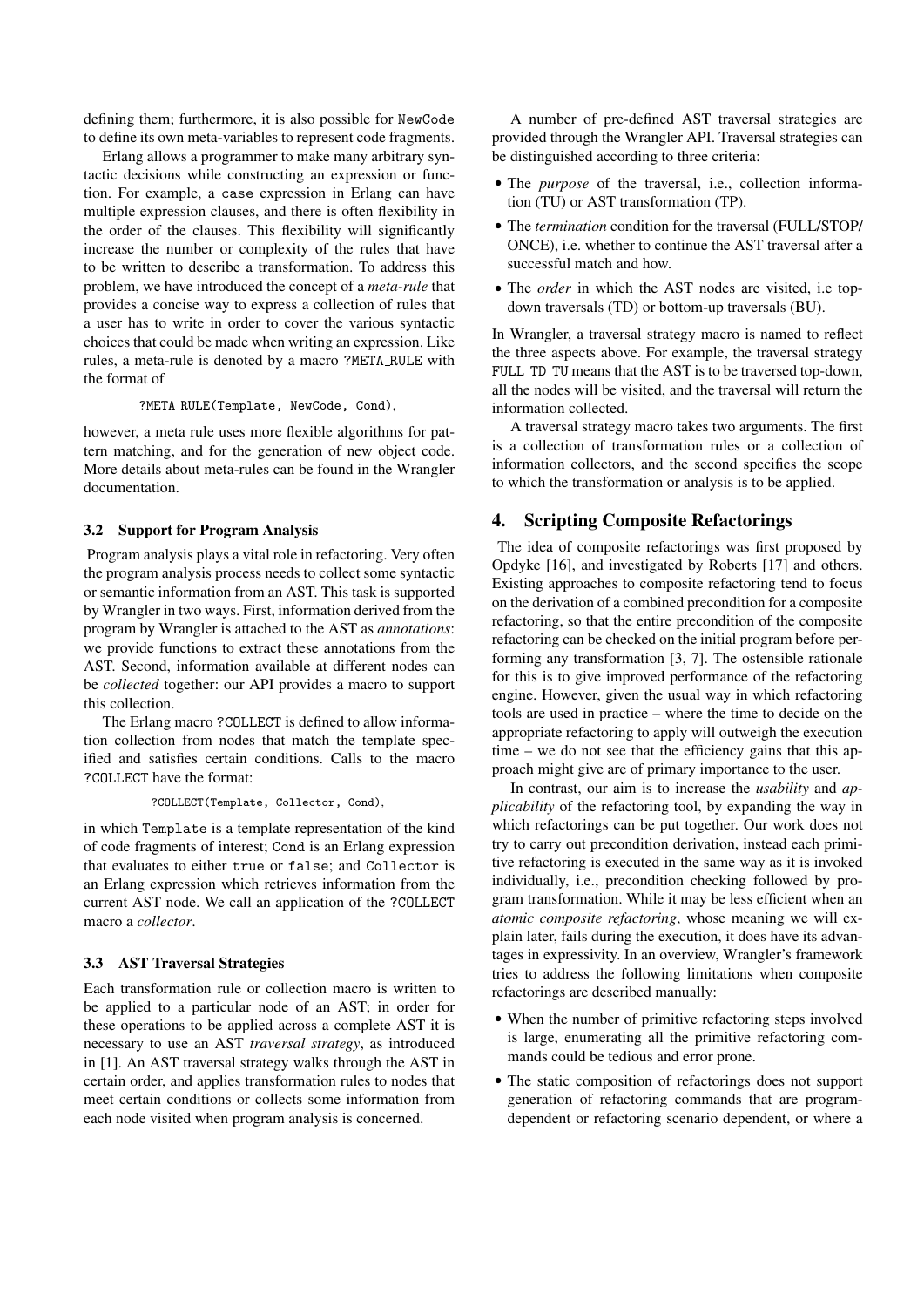subsequent refactoring command is somehow dependent on the results of an earlier application.

- Some refactorings refer to program entities by source location instead of name, as this information may be extracted from cursor position in an editor or IDE, say. Tracking of locations is again tedious and error prone; furthermore, the location of a program entity might be changed after a number of refactoring steps, and in that case locations become untrackable.
- Even though some refactorings refer to program entities by name (rather than location), the name of a program entity could also be changed after a number of refactoring steps, which makes the tracking of entity names hard or sometimes impossible, particularly when non-atomic composite refactorings are involved.

We resolve these problems in a number of ways:

- Each primitive refactoring has been extended with a *refactoring command generator* that can be used to generate refactoring commands in batch mode. A command generator searches the AST of a program for refactoring candidates according to the constraints on arguments specified, and returns a set of refactoring commands.
- A command generator can generate commands lazily, i.e., a refactoring command is generated only as it is to be applied, so we can make sure that the information gathered by the generator always reflects the latest status, including source locations, of the program under refactoring.
- Wrangler always allows a program entity to be referenced using its original name, as it performs name tracking behind the scenes.
- Finally, and most importantly, we provide a small domainspecific language (DSL) to allow composition of refactorings in a compact and intuitive way. The DSL allows users to have fine-grained control over the generation of refactoring commands and the interaction between the user and the refactoring engine so as to allow decision making during the execution of a composite refactoring.

#### 4.1 Transactions: atomic vs non-atomic composition

We use the notion of *atomic* and *non-atomic* to control the propagation of failure during the execution of a composite refactoring. If a composite refactoring succeeds only if all of its direct constituent refactorings succeed, then we say this composition is an atomic composition; a non-atomic composite refactoring always succeeds. The failure of an atomic composite refactoring will leave the original program unchanged. Another way of expressing this would be to say that atomic refactorings are treated as *transactions*.

#### 4.2 The Domain-Specific Language

We give an overview of the definition of the DSL now, but more details can be found in [10]. The DSL, as shown in

 $RefacName ::= rename\_fun | rename\_mod$  $\vert$  rename\_var  $\vert$  new\_fun  $\vert$  gen\_fun  $\vert$  ...  $PR ::= {refactoring, RefacName, Args}$  $CR ::= PR$  $\{$  {interactive, Qualifier,  $[PRs]$ } | {repeat interactive, Qualifier, [PRs]}  $| \{if\_then, \text{ fun}() \rightarrow Cond \text{ end}, \text{ CR} \}$ |  $\{while, \, \, \text{fun}() \rightarrow Cond \, \, \text{end}, \, \, \text{Qualifier}, \, \, \text{CR}\}$  $\{$ Qualifier,  $[CRs]$  $PRs ::= PR | PRs, PR$  $CRs ::= CR \, | \, CRs, \, CR$  $Qualifier ::= atomic \mid non\_atomic$  $Args ::= ... A list of Erlang terms...$  $Cond ::= ... An Erlang expression that evaluates to$ a boolean value...



Figure 1, is defined in Erlang syntax, using tuples and atoms. In the definition, PR denotes a primitive refactoring, and CR denotes a composite refactoring.

- A primitive refactoring is, by definition, an atomic composite refactoring. A primitive refactoring is an elementary behaviour-preserving source-to-source program transformation that consists of a set of preconditions and a set of transformation rules. When a primitive refactoring is applied to a program, all the preconditions are checked before the program is actually transformed by applying all the transformation rules. A primitive refactoring fails if the conjunction of the set of preconditions returns false; otherwise the primitive refactoring succeeds.
- {*interactive, Qualifier,*  $[PRs]$ } represents a list of primitive refactorings to be executed in an interactive way, that is, before the execution of every primitive refactoring, Wrangler asks the user for confirmation that he/she really wants that refactoring to be applied. The confirmation question is generated automatically by Wrangler.
- {repeat interactive, Qualifier, [PRs]} also represents a list of primitive refactorings to be executed in an interactive way, but different from the previous one, it allows user to repeatedly apply one refactoring, with different parameters supplied by the user, until he/she decides to stop. The user-interaction is carried out before each run of a primitive refactoring.
- $\{if\_then, \text{ fun}() \rightarrow Cond \text{ end}, \text{ CR}\}$  represents the conditional application of  $CR$ , i.e.,  $CR$  is applied only if Cond, which is an Erlang expression, evaluates to true. We wrap Cond in an Erlang function closure to delay its evaluation until it is needed.
- {while, fun()  $\rightarrow$  Cond end, Qualifier, CR} allows  $CR$ , which is generated dynamically, to be continually ap-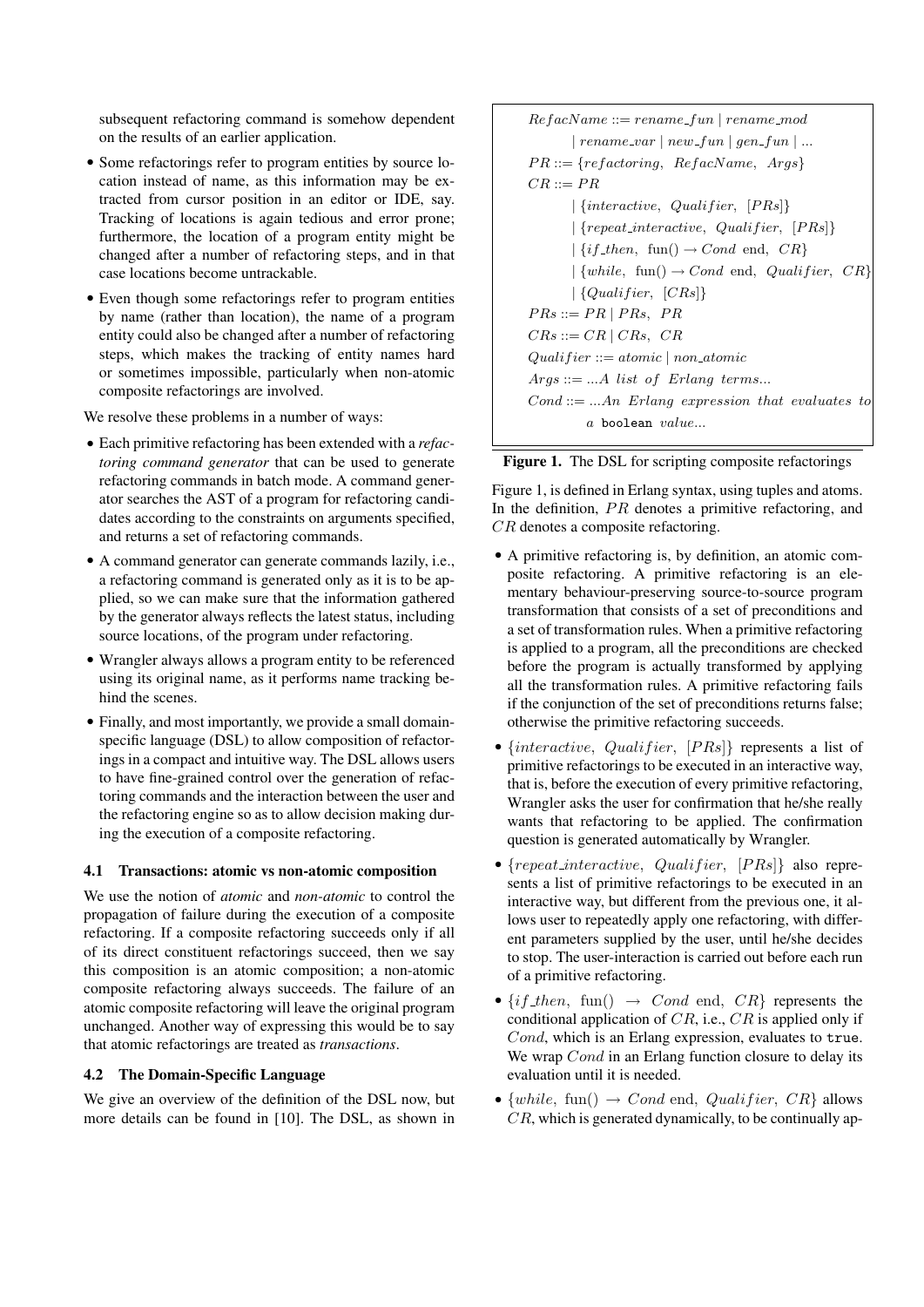plied until Cond evaluates to false. Qualifier specifies whether the refactoring is to be applied atomically or not.

•  ${Quality: [CRs]}$  represents the composition of a list of composite refactorings into a new composite refactoring, where the qualifier states whether the resulting refactoring is applied atomically or not.

#### 5. Generic Refactoring Behaviour

While every refactoring has its own pre-condition analysis and transformation rules, there are some parts of the refactoring process that are common to most refactorings, such as the generation and annotation of ASTs, the outputting of refactoring results, the collecting of change candidates, and the workflow of the refactoring process. We can use an Erlang *behaviour* to capture this genericity.

An Erlang behaviour is an application framework that is parameterized by a *callback* module. The behaviour implements the generic parts of the problem, while the callback module implements the specific parts. We have defined two behaviours, namely *gen refac* and *gen composite refac*. *gen refac* is the behaviour to use when defining a primitive refactoring, whereas *gen composite refac* is the behaviour for defining a composite refactoring.

With both behaviours, we aim to encapsulate those parts that are generic to all refactorings in the behaviour module, and let the user to handle the parts that are specific to the refactoring under consideration. Another advantage of having a refactoring behaviour is the ease of integration with an IDE. Since the integration only involves the IDE and the behaviour module, it is done by Wrangler; the developer of the callback module need not be concerned.

#### 6. Examples

In this section, we demonstrate our approach by means of four examples. All the examples are available for download (as part of Wrangler).

*Example 1. Remove an argument.* Removing an unused argument from a function definition is a common refactoring supported by most refactoring tools. Part of the implementation of this refactoring is shown in Figs 2 and 3. The part of code not shown includes two more transformation rules, which handle the M:F/A format representation of function names and the function type specification respectively, and the function for refactoring modules that directly depend on the current module; however this should not affect one's understanding of the way in which refactorings are implemented in Wrangler. We explain the implementation now.

- Line 2 declares that this module implements the *gen refac* behaviour, and lines 4-5 exports the *callback* functions that are required by *gen refac*.
- This refactoring needs the user to specify the index of the argument to be removed, and lines 6-7 defines the prompt used when asking the user to input the index.

```
1. -module(refac_remove_an_argument).
2. -behaviour(gen_refac)<br>3. -include_lib("wrangler
    -include_lib("wrangler/include/wrangler.hrl").
4. -export([input_par_prompts/0,select_focus/1,<br>5. check_pre_cond/1,selective/0,transf
              check pre cond/1,selective/0,transform/1]).
6. -spec input_par_prompts() -> [string()]
7. input_par_prompts() -> ["Parameter Index : "].
8. -spec select_focus(Args::#args{}) -><br>9. {6k, syntaxTree()} [6]
                     9. {ok, syntaxTree()} |{ok, none}
10. select_focus(_Args=#args{current_file_name=File,
11. cursor_pos=Pos}) -><br>12. api_interface:pos_to_fun_def(File, Pos).
      api_interface:pos_to_fun_def(File, Pos).
13. -spec check_pre_cond(Args::#args{})->
14. ok | {error, Reason}
15. check_pre_cond(Args=#args{focus_sel=FunDef,<br>16. user_inputs=[Ith]
                                user_inputs=[Ith]}) ->
17. {M, F, A} = \text{api\_refac:fun\_define\_info(FunDef)},<br>18. case Ith>=1 and also Ith=<A of
      case Ith>=1 andalso Ith=<A of
19. true -> check_pre_cond_1(Args, Ith);
20. false -> {error, "Index is invalid."}
21. end.
22. check_pre_cond_1(#args{focus_sel=FunDef},Ith) ->
23. IthArgs=?STOP_TD_TU(
24. [?COLLECT(
                     25. ?T("f@(Args@@)when Guard@@-> Bs@@;"),
26. lists:nth(Ith, Args@@),
27. true)], FunDef),
28. case lists:all(fun(A) \rightarrow29. api_refac:type(A) == variable
30. andalso api_refac:var_refs(A) ==[]
31. end, IthArgs) of
32. true \rightarrow ok;<br>33. false \rightarrow {err
        false ->{error, "Parameter cannot be removed."}
34. end.
```
Figure 2. Remove an argument (part 1)

- lines 8-12 defines the callback function select\_focus, which allows the user to select the function of interest by pointing the cursor to the function definition, and returns the AST representation of the function selected.
- Lines 13-34 implements the pre-condition checking. The API function fun define info takes the function definition as input, and returns the module name, function name and arity of the function in a tuple. Apart from checking that the index value is valid, the pre-condition also checks that the argument to be removed is represented as a variable, and not used by the function definition. Since an Erlang function could consist of multiple function clauses, the argument from each clause needs to be checked; the collecting of these arguments is done by the code between lines 23-27, where a COLLECT macro is used together with an AST traversal strategy. i.e. STOP\_TD\_TU, to retrieve the argument from each clause.
- The callback function *transform* defined in Fig 3 performs the program transformation using the AST traversal strategy FULL\_TD\_TP, which does a full top-down traversal of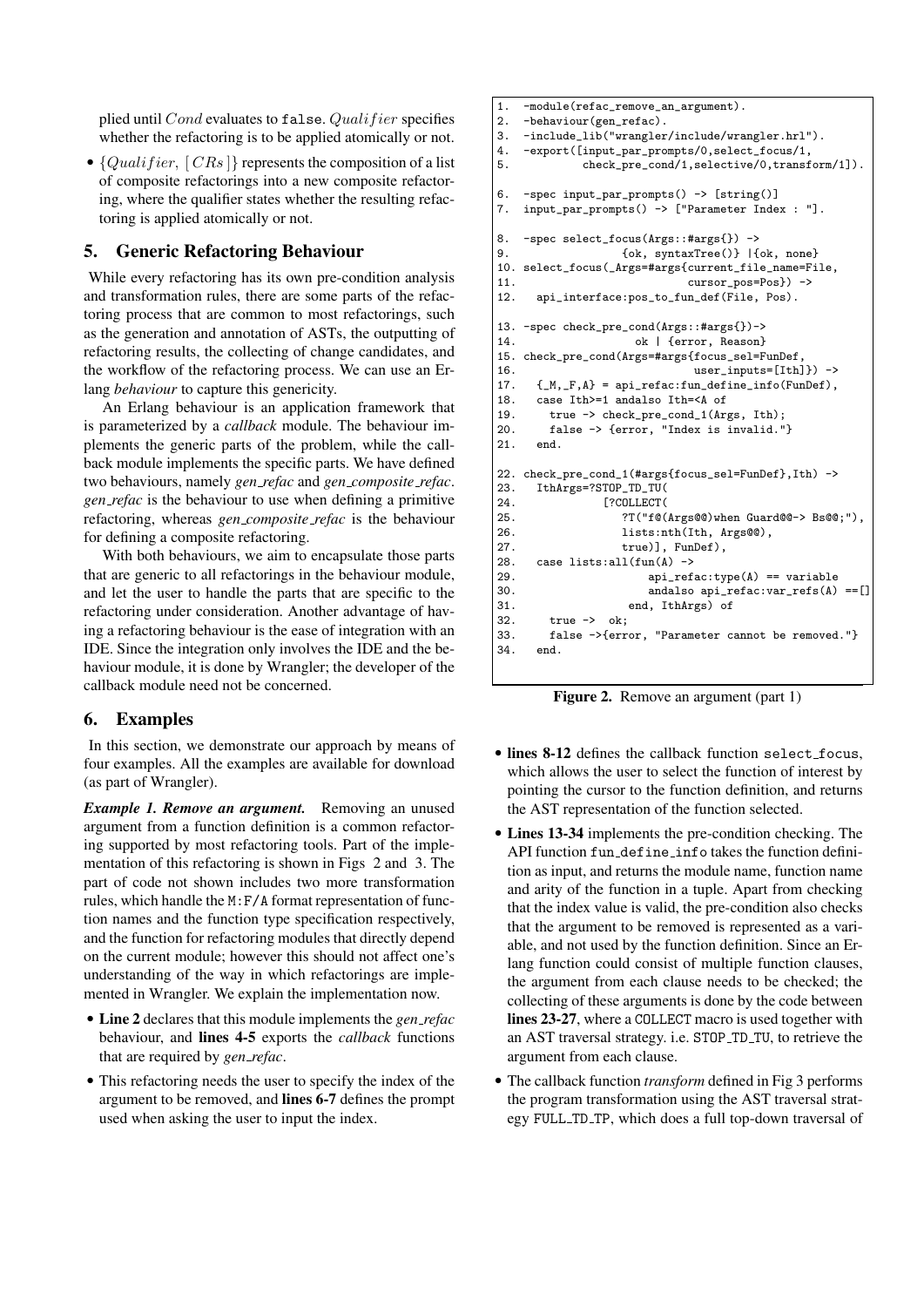```
35. transform(Args=#args{current_file_name=File,
36. focus_sel=FunDef<br>37. user_inputs=[Ith]
                           user_inputs=[Ith]}) ->
38. MFA = api_refac:fun_define_info(FunDef),
39. ?FULL_TD_TP([rule1(MFA,Ith),rule2(MFA,Ith)],[File]).
40. rule1({M,F,A}, Ith) ->
41. ?RULE(?T("f@(Args@@) when Guard@@ -> Bs@@;"),
42. begin
43. NewArgs@@=delete(Ith, Args@@),<br>44. 7TO AST("f@(NewArgs@@) when G:
             ?TO_AST("f@(NewArgs@@) when Guard@@->Bs@@;")
45. end,<br>46. api_
           api_refac:fun_define_info(f@) == {M, F, A}.47. rule2({M,F,A}, Ith) ->
48. ?RULE(?FUN_APPLY(M,F,A),
49. begin<br>50. Args
50. <br>
Args = api_refac:get_app_args(_This@),<br>
51 MewArgs=delete(Ith Args)
               NewArgs=delete(Ith, Args),
52. api_refac:update_app_args(_This@, NewArgs)<br>53. end. true).
             end, true).
54. delete(Ith, Args) ->
55. ... delete the Ith argument from a list...
```
Figure 3. Remove an argument (part 2)

```
transform(_Args=#args{search_paths=SearchPaths})->
    ?FULL_BU_TP([replace_bug_cond_macro_rule(),
                  logic_rule_1(),
                   .....
                  if_rule_1()], SearchPaths).
replace_bug_cond_macro_rule() ->
    ?RULE(?T("Expr@"), ?TO_AST("false"),
          is_bug_cond_macro(Expr@)).
logic rule 1() \rightarrow?RULE(?T("not false"),?TO_AST("true"),true).
if rule() \rightarrow?RULE(?T("if Conds1@@, false,Conds2@@ -> Body1@@;
                  true -> Body2@@
              end"), Body2@@, true).
is_bug_cond_macro(Expr) ->
    api_refac:type(Expr) == macro andalso
        is_bug_cond_name(?PP(Expr)).
is_bug_cond_name::string()-> boolean().
is_bug_cond_name(Str) \rightarrow ..check the macro name....
```
Figure 4. Eliminating Bug Pre-conditions

the AST while trying to apply the rules to the each of the nodes visited. The first rule, i.e. rule1 defined between lines 40-46, removes the Ith parameter from the function clause definition, and the second rule, i.e. rule2 defined between lines 47-53 removes the Ith argument from an application site of the function. The pre-defined macro FUN APPLY is used to capture the various ways a function can be called in Erlang. The function delete is a normal Erlang function that deletes the Ith element from a list.

*Example 2. Bug pre-condition* This example illustrates the implementation of a refactoring that is more applicationspecific, therefore not likely to be included in the distribution of refactoring tools. Without tool support, this kind of refactoring is likely to be applied manually. This example shows how little effort a user needs to invest to implement a particular refactoring that meets his/her own needs.

This particular example comes from testing, and specifically testing based on models. It is often necessary to patch a faulty model to be able to continue testing, otherwise the same faults keep being detected, and no new faults are found. The solution is to add macros to the code: if the bug is present in the code, the macro is true, otherwise it is false. However, when delivering the code after testing, it is necessary to remove uses of those macros. This is a repetitive process, and previously had to be done manually. One of the files we examined contains 43 use places of the bug macros; obviously, manual refactoring of all these use cases could be a time-consuming process, particularly if it had to be performed repeatedly.

The actual refactoring is simple: recognise the macro applications of syntax ?xxx\_bug\_nnn, replace the macro application with 'false', and clean up the code accordingly. For example, the code fragment

```
if ?com_bug_006 -> set_raw_data(Id, Data, NewS);
          true -> NewS
```
end

should be refactored to the variable NewS.

To automate this refactoring process, we once again implement a *gen refac* behaviour. This refactoring does not need user input, focus selection or pre-condition checking, therefore the only salient function is the transform callback function. The definition of transform together with some of the rules are shown in Fig 4. In total, 14 rules were defined to handle various scenarios. With this refactoring support, eliminating bug pre-condition macros becomes a matter of simply pressing a button.

The previous two examples demonstrate how Wrangler's template- and rule-based API makes it feasible for users to define refactorings themselves. With the next two examples, we will demonstrate how Wrangler's DSL makes it practical for users to script composite refactorings.

*Example 3. Batch prefixing of module names.* Renaming module names is one of the most common refactorings. When a collection of modules need to be renamed in a systematic way, refactoring support for batch renaming of module names becomes handy, but composite refactorings of this kind are not supported by most refactoring tools. Wrangler's DSL support for composite refactorings means that batch renaming of module names is easy to achieve: for example, Fig 5 shows the script that adds a given prefix to every Erlang module name in a project. The script implements the *gen composite refac* behaviour, i.e. all the callback functions required by this behaviour are defined by this module. This refactoring asks the user to input the prefix, as shown by the function input par prompts.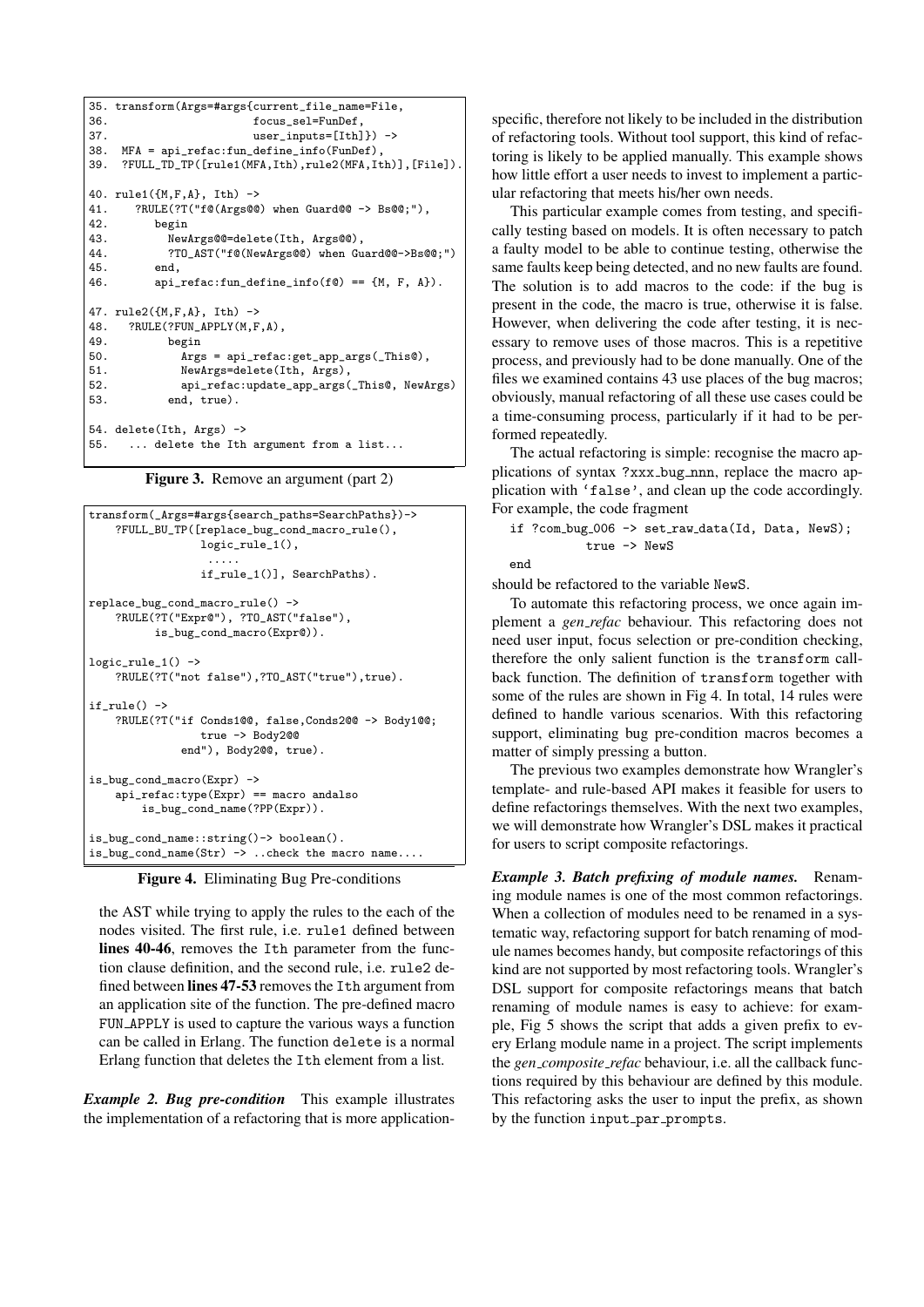```
1. -module(refac_batch_prefix_module).
2. -export([input_par_prompts/0, select_focus/1,
3. composite_refac/1]).
4. -behaviour(gen_composite_refac).
5. -include_lib("wrangler/include/wrangler.hrl").
6. input_par_prompts() -> ["Prefix: "].
7. select_focus(_Args) -> {ok, none}.
8. -spec composite_refac(Args::#args{})->
9. composite_refac().
10. composite_refac(_Args=#args{user_inputs=[Prefix],<br>11. search_paths=SearchPaths})
                        search_paths=SearchPaths}) ->
12. {non_atomic,
13. {refac_, rename_mod,
14. [{file, fun(File)->
15. filename:extension(File)==".erl"
16. end},
17. {generator, fun(File) ->
18. Prefix++filename:basename(File)<br>19. end}.
                     end},
20. false, SearchPaths])).
```
Figure 5. Batch prefixing of module names

The script of this composite refactoring is defined in function *composite refac*. Lines 13-20 use the refactoring command generator for the *rename mod* refactoring, represented as a tuple with refac\_ as the first element, to generate a collection of refactoring commands. The command generator says that for every file in the directories specified by SearchPaths, if this file is an Erlang file, i.e. has a file extension of .erl, then generate a *rename mod* command for this file, and the new module name is generated by prefixing the original module name with the prefix given by the user.

The 'false' in line 20 tells the command generator that all the commands should be generated before the first refactoring is to be applied, i.e. no lazy command generation is used. Finally, the top-level qualifier *non atomic* says that if one of the refactorings fails to rename a module, the refactoring process does not fail as a whole.

*Example 4. Batch clone removal* Wrangler's similar code detection functionality [8] is able to detect code clones in an Erlang program, and help with the clone elimination process. For each set of code fragments that are clones of each other, Wrangler generates a function, named new\_fun, which represents the *least-general common abstraction* of the clones; cloned code fragments can then be replaced by applications of this function, thus eliminating duplicate code.

The general procedure to remove such a clone in Wrangler is to copy and paste the function new\_fun into a module, then carry out a sequence of refactoring steps as follows:

- Rename the function to reflect its meaning.
- Rename variables if necessary, especially those of the form  $NewVar i$ , which are generated by the clone detector.
- Swap the order of parameters if necessary.
- Export the function if some clones are in other modules.

```
{atomic,
 [{interactive, atomic, RENAME_FUNCTION new_fun},
  {atomic, RENAME_VARIABLES NewVar*},
  {repeat_interactive, atomic, SWAP_ARGS},
  {if_then, NOT_EXPORTED, ADD_TO_EXPORT},
  {non_atomic, {refac, fold_expr, CLONE_INSTANCES}}
 ]}
```
Figure 6. Batch Clone Elimination

• For each module that contains one or more cloned code fragments, apply the 'fold' refactoring to replace the clones in that module with calls to the new function.

The process can be scripted as a *gen composite refac* behaviour, and full details are given in [10]; here we review the top-level structure, as given in Fig. 6.

- The whole refactoring is *atomic*, i.e. a single transaction.
- This does not stop parts of the refactoring not being transactions (i.e. *non-atomic*): if replacing a particular clone instance fails, this will not affect the correctness of the refactoring. On the other hand, swapping function arguments must be a transaction: we must have all the arguments in the correct order before we continue.
- We may we need to export the renamed function, but we don't know its new name. The infrastructure will track this, and allow us to refer to the function by its old name.
- Aspects of the refactoring are interactive: we prompt for names of variables and functions. Interactions can also be repeated, as in the case of swapping argument positions.

#### 7. Related Work

Rule-based structural transformation is used by many other meta-programming paradigms, we discuss these now.

TXL [4] is a generalised source-to-source translation system. A TXL program takes as input a context-free grammar in BNF-like notation, and a set of transformation rules to be applied to inputs parsed using the grammar.

Stratego/XT [1] is a language for transformation of abstract syntax trees, and XT is a bundle of transformation tools that combine it with tools for other aspects of program transformation, such as parsing, pretty-printing, etc.

The ASF+SDF [19] meta-environment supports program analysis, transformation, generation of interactive program environments and pretty-printers, etc. As the successor of the ASF+SDF, the recently-released RASCAL [6] is a language that aims to provide a general framework for high-level integration of source code analysis and manipulation.

JunGL [20] is a DSL for implementing refactorings, combining an imperative core, ML-like algebraic data types with pattern-matching for representing syntax trees, and features for defining attributes on edges between AST nodes. Instead of providing declarative descriptions of transformations, JunGL relies on imperative modification of the AST.